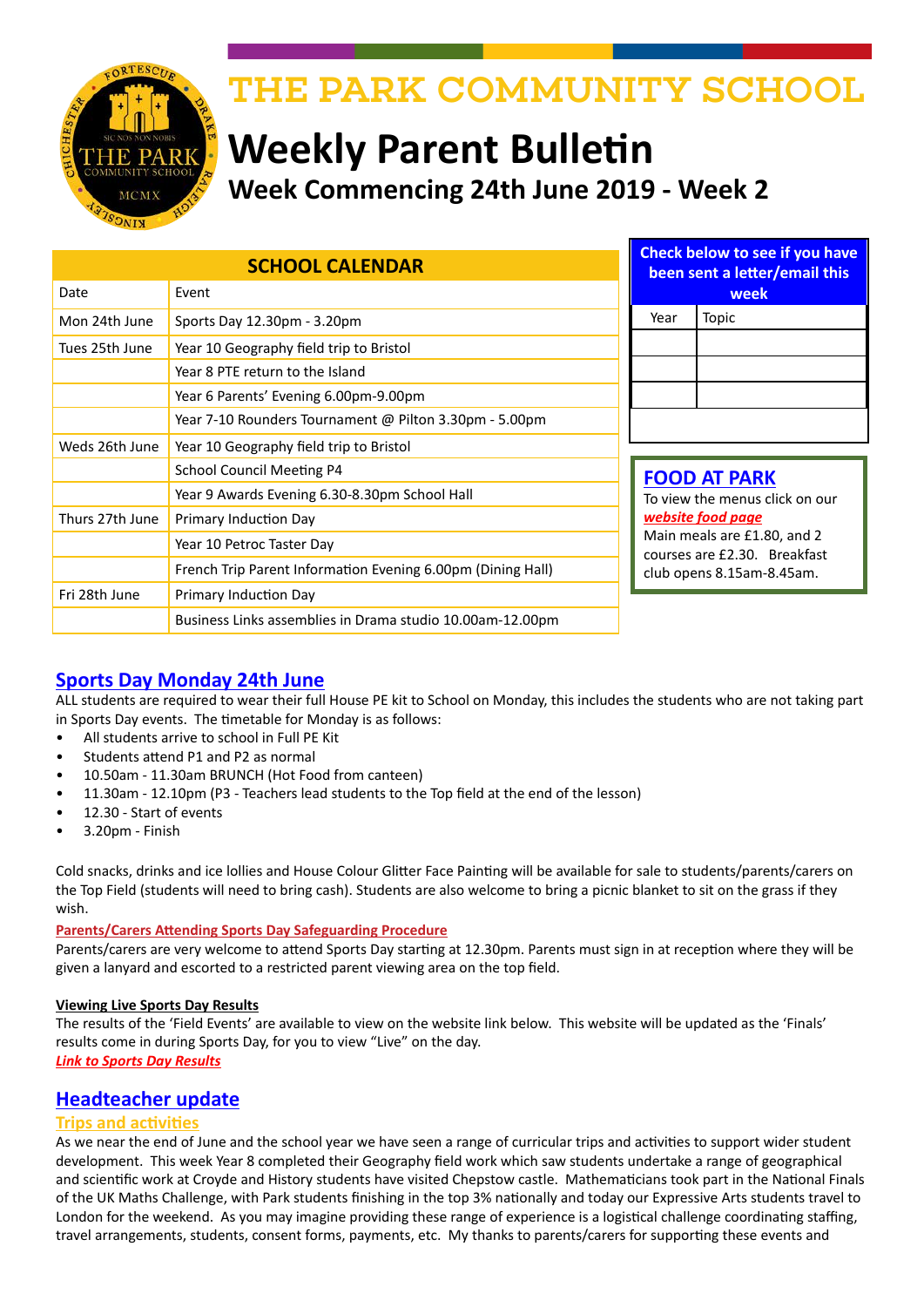especially to our staff for providing the opportunities and giving their time to organise and run such a wide variety of activities. **Last day of term**

A reminder about the early finish to our last day of term, as per the message on the bulletin last week. School finishes on Monday July 22nd and this will be a non uniform day. School will finish earlier than usual with a departure time of 12:50 after lesson 4. If any parent or carer wishes their son/daughter to remain in school until the usual time of 3:20pm please contact the appropriate Head of House and we can make suitable arrangements. If any student wishes to claim their free school meal on this day please inform the school office and we can ensure this is provided, please note the meal on Monday 22nd July will be from a reduced choice. To aid our planning can we ask that responses are made before Tuesday 2nd July. We are awaiting a response from DCC transport to see if school transport is able to collect students at the earlier time. We will let parents/carers know as soon as we have had a response. The Stagecoach public bus that operates to Bideford will not arrive early. Students who use this service will need to make their way into Barnstaple bus station for an earlier departure.

#### **Campus updates**

The roof replacement work will start in earnest next week. This project will see the roof to our South Block replaced with improved insulation and other measures to reduce energy use. To further reduce our carbon footprint and energy the school is about to start a project to move our lighting to an automatic LED system.

#### **September 2019**

Our planning for September 2019 is well underway. Our timetable is nearing completion and all external staffing appointments have been made. Please be aware of the change to the school day with Registration starting at 08:45 rather than 08:50 and that school will finish slightly earlier on Friday at 15:00. Our change to the timing of lessons will start in September with Park having 5 one hour lessons rather than 6 fifty minute lessons. Mr Sloman and the Heads of House are in the process of updating how we will monitor and support our basic expectations around uniform, punctuality, standards etc. We are not proposing any changes to school expectations or 'rules' however as we strive to make further improvements to the quality of education we will introduce new systems for checking and ensuring every student meets our expectations. We appreciate that for some students and parents this may seem a significant change but our aim is to expect the best from every member of our school. Mr Sloman will write to parents to outline the changes for September 2019.

#### *Gareth Roscoe - Headteacher*

## **School of Rock DVDs**

Did you reserve a DVD for the School of Rock performance? We still have many DVDs that have not been collected from Pupil Reception. The cost of the DVD was £5.

### **Celebrating Student Achievements**

We are currently collating content for the Summer Park News and would like to hear about the achievements of students outside of school in a variety of activities - sport, music, drama, charity work, volunteering, etc.

If you have any good news stories please share them with us so we can join the celebrations. Kindly email the school using: admin@theparkschool.org.uk with photos and any details.

### **Pig Racing Night Event - Cancelled**

Unfortunately, due to a lack of interest we have had to cancel our Pig Race Night on 28th June.

Without these events taking place, Friends of Park are limited in the financial support they can give to our students. We hope you will be able to support us at a future Friends of Park event.

If you do have any fundraising ideas, please contact Mrs O'Callaghan jocallaghan@theparkschool.org.uk

Many thanks *Mrs O'Callaghan on behalf of Friends of Park*

#### **Uniform**

Samuel Daws our uniform supplier are adopting a new approach for the ordering and collection of school uniform. If you need to buy school uniform, please follow the *[link](https://www.samdaw.co.uk/blogs/news/summer-holidays-at-daws-whats-new)* for further details.

Marks and Spencer are offering 20% discount on school uniform until 2nd July.



Website: www.theparkschool.org.uk Follow us: Twitter: @ParkBarnstaple - Facebook: ParkBarnstaple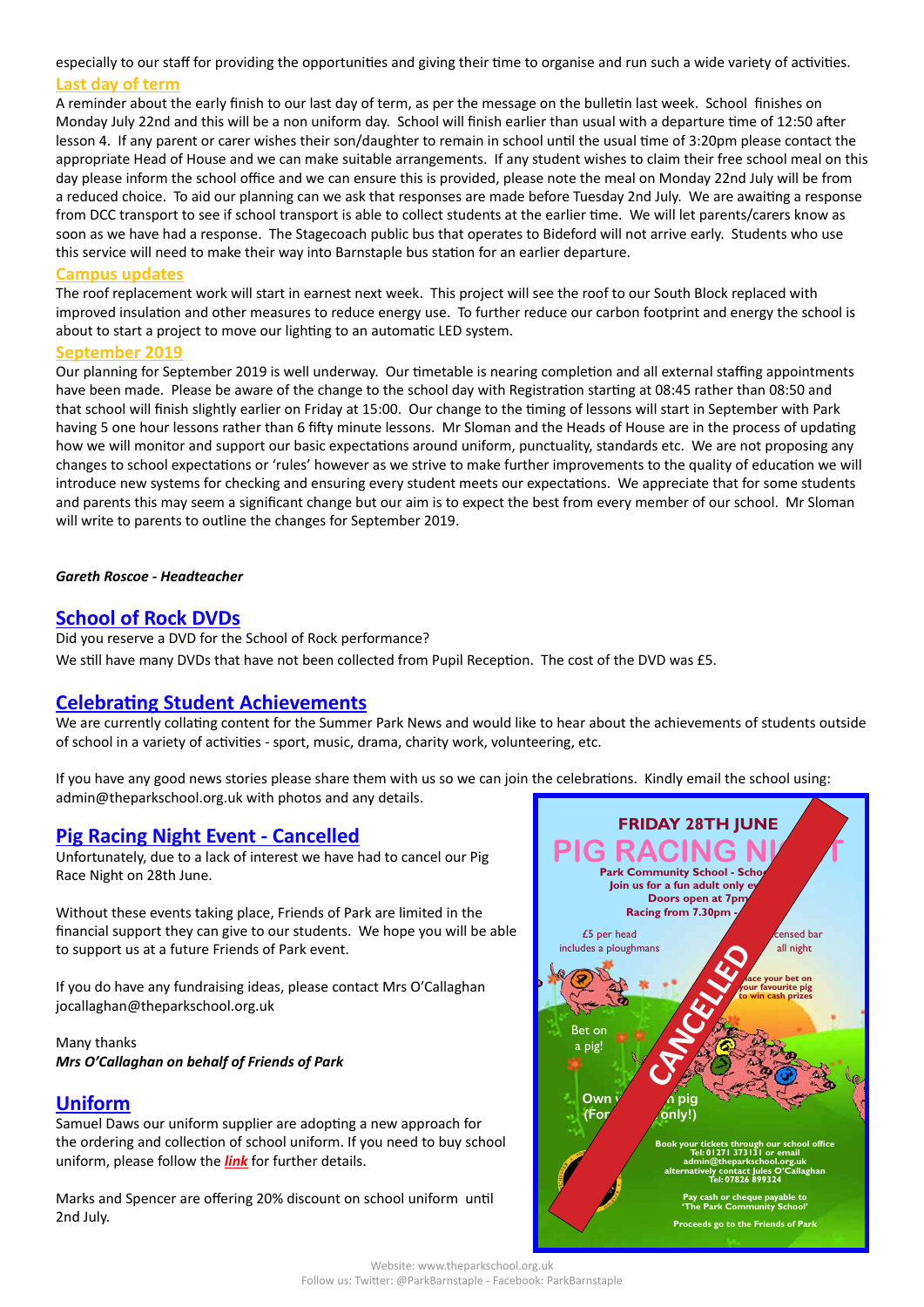## **Students who walk to School via Rock Park**

Please can you talk with your child/children about walking through Rock Park towards Tesco and how they conduct themselves. There are currently some rough sleepers by the river and a small minority of students have used inappropriate language towards them. Thank you for your support.

## **Donations Needed For Thrift Uniform And PE kit**

We would really appreciate any donations of good condition items e.g. blazers, jumpers, skirts, trousers, shirts and new style PE kit, to make available as Thrift.

### **Old PE Kit For Uganda**

We would appreciate any donations of old style PE kit, that we can take to Uganda to help local schools in October this year.

## **German Exchange Opportunity**

We have been contacted with an enquiry regarding students who would be keen to spend a couple of weeks in Germany this summer holidays. There is an opportunity to arrange an exchange with a German family whose 17 year old son is keen visit and practice his English. The location is a village near Bremerhaven where there is a beautiful lake nearby and lots of nature and the nearest big cities would be Bremen or Hamburg.

If you are interested please email admin@theparkschool.org.uk and we will connect you with the parties concerned.

## **The Summer Dance Show**

This is our spectacular annual Dance Show that will showcase our talented students involved in Dance as part of their curriculum or through the extra-curricular Dance Club.

It will be a variety show, with a range of ages, solos, duets and group performances. An amazing show not to be missed!

Tickets are now available from Pupil reception. Adults £3, Children £1.

Many thanks to our sponsor Wimpy (Barnstaple) who are kindly providing the refreshments.



# **SCHOOL TRIPS**

Please note all cheques should now be made payable to 'The Park Community School' and not 'Devon County Council'. Please ensure that you keep up to date with paying the instalments for any trips that your child has signed up for.

## **French Residential**

Unfortunately the cost of the trip has had to be increased by £15 per student. Could parents/carers please log in to Wisepay and pay the additional payment. We have emailed parents/carers this week, with details about a Parent Information Evening at 6pm in the canteen on Thursday 27th June.

*Thanks - Miss Upsdale*

### **Torquay/Bude**

**TORQUAY** - All behaviour consent form and medical form should have be completed any returned. The final balance should now be paid.

**BUDE** - The final balance should now be paid. Please ensure the medical forms are completed and returned as soon as possible. Copies of the forms can be found on our 'Letters Home' page via our website *[link here](http://www.theparkschool.org.uk/letters-home-0).*

### **New York July 2020**

There is still time to apply for a place on this trip. A non-refundable deposit is required as soon as possible for £400. For those that missed the New York Information evening, please see link to the *[New York 2020 Presentation](http://www.theparkschool.org.uk/sites/default/files/NewYorkMeetingPowerPoint-July2020.pdf)* Students who are interested in the trip can pick up a letter from Miss Vidler or a link is provided here - *[New York Letter](http://www.theparkschool.org.uk/sites/default/files/Payment%20Plan%20and%20Itinerary%20letter%202020.pdf)*

### **Ski Trip 2020**

If your child is interested in reserving a place on the April 2020 Ski Trip, they should pick up a letter from pupil reception and return the reply slip. It's a fantastic opportunity to experience something new, either skiing or snowboarding, or improve technique if they are more experienced.

Videos of the Ski 2019 trip can be found by clicking below: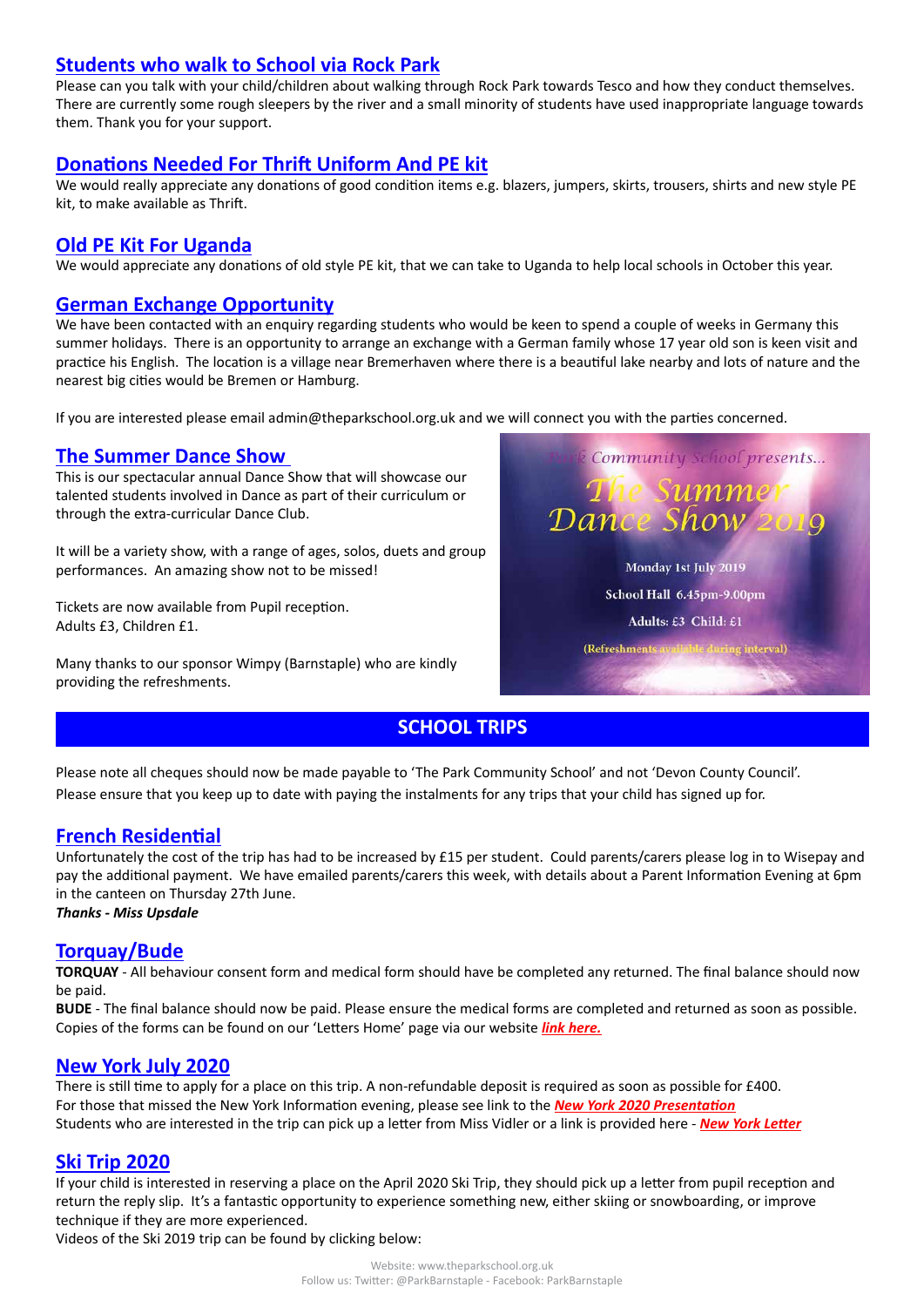## **FRIENDS OF PARK**

We have a number of events coming up soon, and would really appreciate any donations of chocolates, toiletries, bottles of wine or services e.g. if you run an ironing business - a free basket of ironing, a gardening business - a free lawn cut, a car valet business - a free car clean, a garage business - a free MOT etc. Prizes can be handed into our reception; alternatively if you have a service to offer please kindly email: jocallaghan@theparkschool.org.uk.

# **KS4 INFORMATION**

### **Year 11 GCSE Results Day**

A letter was given to all year 11s regarding te arrangements for exam results day on Thursday 22 August. A copy can be found here. *[Collection of Exam Results Letter](http://www.theparkschool.org.uk/sites/default/files/Results%20Collection%20letter%202019.pdf)*

### **Year 11 Prom Parking**

Every year car parking is a challenge. The Barnstaple Hotel have an agreement to use Devonshire House car park free of charge. But please be aware Lets Go Super Bowl have changed the way they operate their car park. They are still happy for us to use the back of their car park as an over flow, but they now have a parking management company overseeing the premises . The new rules are that the first hour is free of charge from the moment you drive in, to the moment you drive out. If any parents/teachers think they are going to be longer than an hour they must go to Lets Go reception and register their car and pay a £2.00 parking fee, before the free hour expires. failure to do this will result in a £100.00 fine.

### **Year 11 Photos**

If your son/daughter has not brought home their Year 11 photo order, please arrange to pop into school and pick up your order from reception.

### **Year 10 Geography Field Trip Medical Forms**

Year 10 students have brought home medical forms for their Geography field trips on 25th and 26th June. Please ensure these are completed abnd returned by Monday 25th June. Copies avaiable on our website 'Letters Home' page.

### **Year 10 Petroc Taster Day 27th June**

An email was sent to all Year 10 parents/carers on 6th June. Could you please click the link to the google form and provide your consent if you would like your child to attend.

### **English Borrowed Texts**

Could parents/carers please check with their Year 11 son/daughter whether they borrowed a set of English texts and revision guides from the English department, can they please return these. If you wish to purchase them, please contact the school. Many thanks.

## **CAREERS ADVICE**

### **NHS Careers**

The following NHS Careers Guides are available from the Careers section in the library. Ask the Librarian Mrs Veale or see Mrs Thomas.

- Careers in Allied Health Professions
- Careers in the Ambulance Service
- Careers in Dental Care
- Careers in Health Informatics in the NHS
- Careers in Healthcare Science
- Careers in Management
- Careers in Medicine
- Careers in Midwifery
- Careers in Nursing
- Careers in Pharmacy
- Careers in Psychological Therapies
- Careers in Public Health